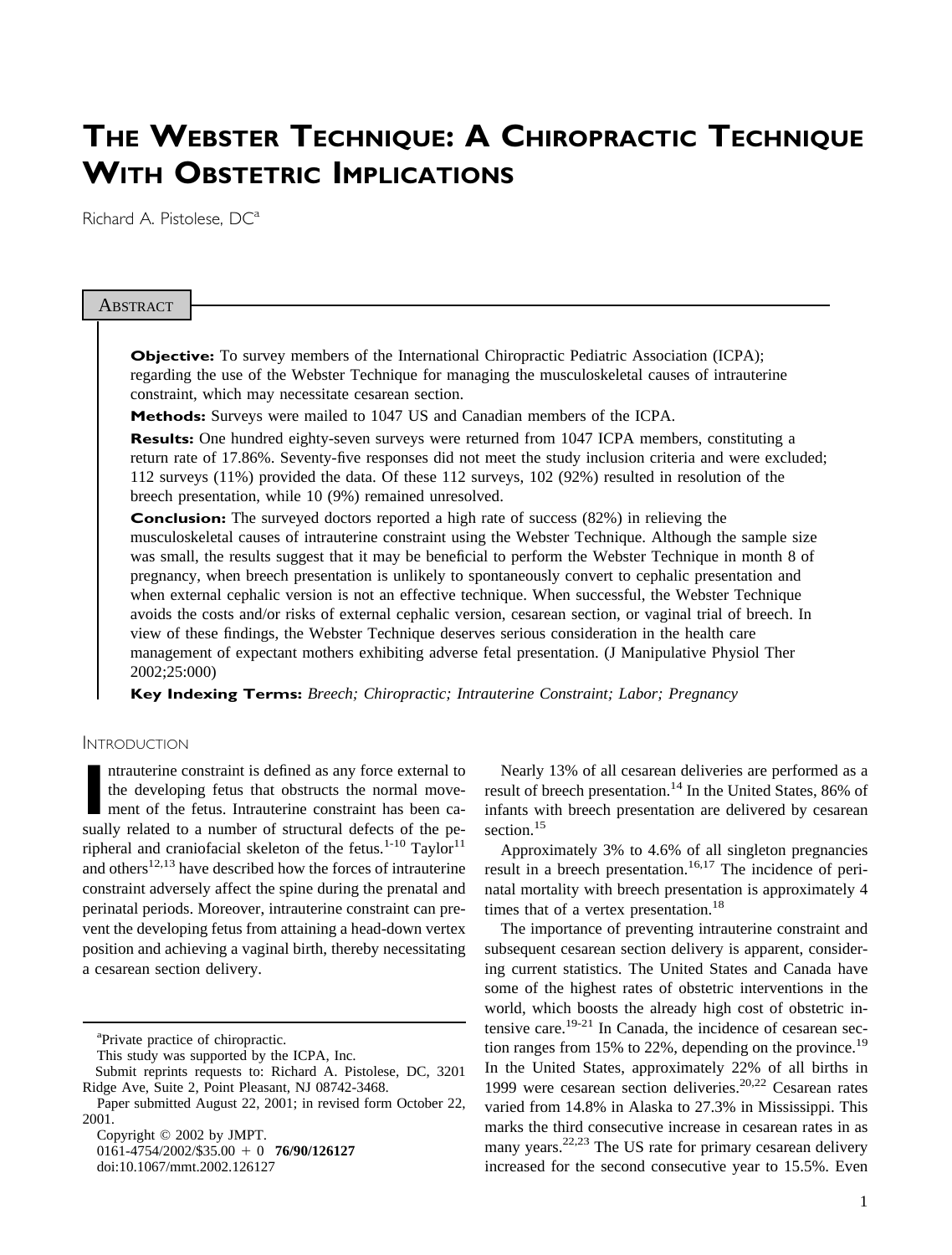though the percentage of women beginning prenatal care in the first trimester of pregnancy has increased to 83.2%, the low-birth-weight rate has remained unchanged at 7.6%.<sup>22</sup> In addition, the national rate of vaginal birth after cesarean delivery has fallen  $17\%$  since  $1996.^{22,24}$ 

In 1985 the World Health Organization (WHO) proposed 15% as the highest acceptable limit for cesarean section rates.<sup>25</sup> This figure was based on the cesarean section rates of countries with the lowest perinatal mortality rates.<sup>26</sup> In 1991, this figure was adopted as a goal for the year 2000 by the United States Department of Health and Human Services.<sup>27</sup> Several reports have cited reducing the number of cesareans for breech presentation as a strategy for reaching the Healthy People 2000 goal of a 15% cesarean section rate,<sup>26,28,29</sup> a goal the United States failed to reach and a goal which was again adopted as a Healthy People 2010 goal by the Centers for Disease Control and Prevention (CDC) and the United States Department of Health Resources and Services Administration.<sup>30</sup>

While many fetuses in breech presentation before 34 weeks' gestation will convert spontaneously to a cephalic presentation, few will do so after  $34$  weeks.<sup>31</sup> Reports of the rates of spontaneous version have varied from 0% to 33%, with an average of approximately  $9\%$ .<sup>32-44</sup> The number of cesarean sections performed due to breech presentation and dystocia has increased, whereas those attributable to fetal distress have not changed significantly, and elective repeat cesarean delivery rates have declined.<sup>14</sup>

Anecdotal reports<sup>45-49</sup> indicate that the Webster Technique, a chiropractic technique designed to relieve the musculoskeletal causes of intrauterine constraint, has been successful in converting breech presentations to cephalic presentation.

The purpose of this study was to gather information on how widely this technique is used by chiropractors who routinely care for pregnant women, and their reported success rates.

## **METHODS**

#### **Study Population**

Surveys were sent to 1047 members of the International Chiropractic Pediatric Association, Inc (ICPA), throughout the United States and Canada. Members of the ICPA were chosen based on their interest in the care of pregnant women and children.

## **Intervention**

The Webster Technique<sup>45</sup> is a chiropractic technique designed to relieve the musculoskeletal causes of intrauterine constraint. Formerly known as Webster's In-Utero Constraint Technique or Webster's Breech Turning Technique, the Webster Technique was developed by Dr Larry Webster in 1978 and has been described in several texts and professional publications.  $46,49-54$  In addition, the technique is taught in several chiropractic colleges and postgraduate chiropractic education programs.

Performance of the Webster Technique involves analysis of the functional and spatial relationship of the bones of the pelvis, and manual correction of aberrant biomechanics through the employment of a light-force chiropractic adjustment of the sacrum (Step 1). The Webster Technique further involves analysis and relief of abdominal muscle tension or spasm (Step 2). Both steps are intended to relieve the potential musculoskeletal causes of intrauterine constraint that may lead to cesarean section or breech delivery.

It is important to stress at this time that the Webster Technique is not to be misconstrued as the practice of obstetrics. The Webster Technique is a specific chiropractic technique intended to relieve a specific musculoskeletal condition, and is well within the chiropractor's scope of practice.55-60 At no time does the chiropractor attempt to change the position of the fetus, as is done with external cephalic version (ECV), by applying pressure to the mother's abdomen in an attempt to turn the fetus in either a forward or a backward somersault to achieve a more vertex presentation. The chiropractor only attempts to correct a potential cause of intrauterine constraint. Untrained individuals should not attempt the Webster Technique.

#### **Survey Instrument**

The survey involved 16 questions (Appendix), which provided responses concerning the respondent's practice characteristics (Questions 1 to 4) and knowledge and use of the Webster Technique in the previous 6 months (Questions 5 and 6). Questions 7 to 9 ascertained information regarding the diagnosis of the breech presentation. Questions 10 to 16 required respondents to provide information regarding their use of the technique and the outcome. Breech presentation was considered resolved when the fetus turned to a headdown vertex presentation. Respondents were asked to submit the results of all documented cases, regardless of outcome.

Content validity was initially established by having practitioners certified in the use of the Webster Technique validate the content of the survey relative to its intended purpose. The content was approved unanimously by these practitioners as reflecting the type of issues pertinent to the application of the Webster Technique. Following the study, practitioners reported that they found the questionnaire to be clear and complete, both of which are primary attributes of content validity.<sup>61</sup>

## **Data Analysis**

Returned surveys were numerically coded and entered into a spreadsheet program (Microsoft Excel 2000, Version 9.0.2720; 1985 to 1999). Responses were analyzed for percentages of outcomes.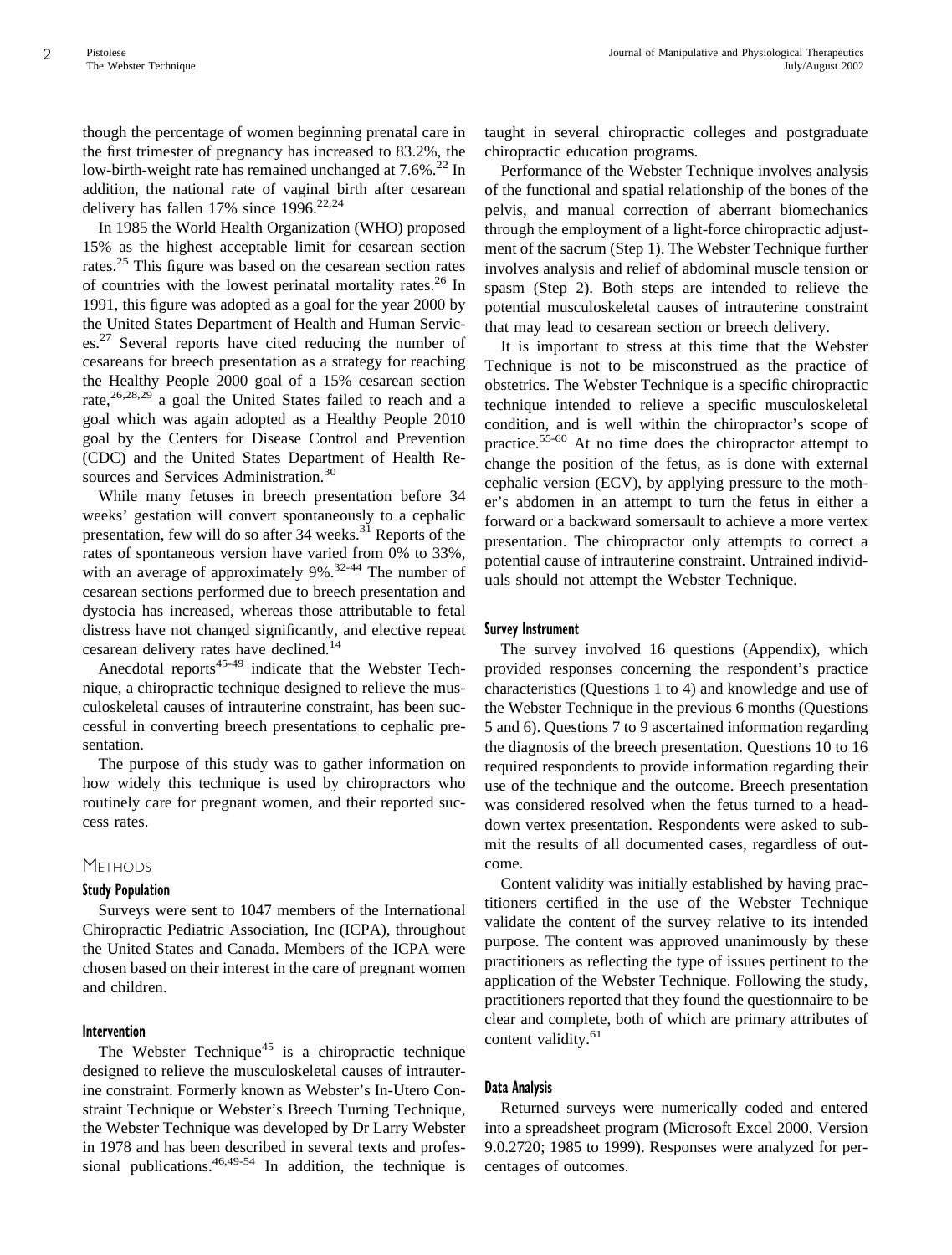|  |  |  |  |  | Table 1. Summary of excluded responses |
|--|--|--|--|--|----------------------------------------|
|--|--|--|--|--|----------------------------------------|

| Reason responses were excluded                                         |    |  |
|------------------------------------------------------------------------|----|--|
| Answered No to question #3—Did not provide care<br>for pregnant women. | 25 |  |
| Answered No to question #5—Did not know the<br>Webster Technique.      | 8  |  |
| Answered No to question #6—Did not use the<br>Webster Technique.       | 18 |  |
| Answered Yes to question #12—Required further                          | 5  |  |
| intervention (ECV) to resolve the breech<br>presentation.              |    |  |
| Answered Yes to question #14—Oligohydraminos                           | 4  |  |
| Answered Yes to question #14—Placenta previa                           |    |  |
| Answered Yes to question #14—Short umbilical cord                      | 5  |  |
| Answered Yes to question #14—Twins                                     | 7  |  |
| Answered Yes to question #14—Uterine anomalies                         | 2  |  |
| <b>Total Excluded</b>                                                  |    |  |

#### **RESULTS**

One hundred eighty-seven surveys were returned from 1047 US and Canadian members of ICPA, constituting a return rate of 17.86%. The sample size was sufficient to allow estimation of the probability that practitioners would respond in the affirmative or negative with an error of less than 5% ( $P < .05$ ).<sup>62</sup>

Of the 187 responses, 25 were excluded because the practitioners did not provide care for pregnant women with a breech presentation (Questions 3 and 4). Eight respondents were excluded because they did not know the Webster Technique (Questions 5), and 18 were excluded because they did not use the Webster Technique in their practices in the prior 6 months (Question 6). Five subjects were excluded because they underwent ECV after having the Webster Technique performed (Question 12). In addition, 19 were excluded because they had a condition that physically prevented the fetus from turning, such as oligohydramnios, placenta previa, short umbilical cord, twins, uterine anomalies, etc (Questions 14 and 15) (Table 1). This left a pool of 112 respondents from which to derive data (11%).

Of these 112 responses, all indicated that they were licensed chiropractors, graduates of accredited chiropractic colleges, and provided care for pregnant women with a breech presentation (Questions 1-4). All 112 respondents reported they were knowledgeable in the use of the Webster Technique and had performed the technique in the previous 6 months (Questions 5 and 6). Of the 112 cases of breech presentation, 92 were medically diagnosed, 12 were not medically diagnosed, and in 8 cases it was unknown if the diagnosis was made medically (Question 7). Furthermore, 104 respondents indicated that diagnosis of breech presentation was made by a certified nurse/midwife or other health care provider, while 3 were not diagnosed by such a professional, and in 5 cases it was unknown who made the diagnosis (Question 9). In 53 reported cases, fetal ultra-

**Table 2.** *Analysis of responses of resolution status*

| Month<br>performed | Number of Percent of<br>responses | responses | Number<br>resolved | Number<br>unresolved |
|--------------------|-----------------------------------|-----------|--------------------|----------------------|
|                    | 16                                | 14.3      | 14                 |                      |
| 8                  | 51                                | 45.5      | 50                 |                      |
| 9                  | 45                                | 40.2      | 38                 |                      |
| Total              | 112                               | 100       | 102.               |                      |

sound confirmed the diagnosis of breech presentation, while 31 did not use ultrasound, and in 28 cases it was unknown if ultrasound was used in the diagnosis (Question 8). The discrepancy between the number of diagnoses made by a nurse/midwife and those diagnosed medically (Questions 7 and 9) led us to believe that in some cases lay midwives were consulted in lieu of certified nurse midwives or other health care professionals.

All 112 respondents indicated that they employed the Webster Technique (Question 10), of which 102 (92%) resulted in resolution of the breech presentation, while 10 (9%) remained unresolved (Question 12). The Webster Technique was performed on 16 patients in month 7 of pregnancy, on 51 patients during month 8, and on 45 patients during month 9. The Webster Technique resulted in resolution of the breech presentation in 14 of 16 responses when performed in month 7 of pregnancy, in 50 of 51 when performed in month 8, and in 38 of 45 when performed in month 9 of pregnancy (Table 2).

The surveyed doctors reported 98 cases of a subsequent vaginal unassisted birth, 12 reported cases of cesarean section delivery, 1 reported that birth was achieved with the additional use of forceps, and 1 reported that birth was achieved with the additional use of vacuum extraction (Question 13). Lastly, 34 reported that the fetus had achieved a head-down vertex position within 24 hours of performance of the Webster Technique, while 24 converted within 2 to 6 days, and 41 converted within 1 to 2 weeks. In 3 cases, the interval between use of the technique and conversion was unknown, and in 10 cases there was no conversion (Question 16).

#### **DISCUSSION**

The pelvic bowl consists of the two innominate bones, the sacrum and the coccyx, and connective tissues.<sup>66,67</sup> The sacroiliac joint is described as both diarthrotic and amphiarthrotic<sup>66-68</sup> and moves with rotation around a Y-axis.<sup>69-71</sup> During pregnancy and parturition, the ligaments of the pelvis relax in order to permit a spreading of the bones.<sup>72</sup> Throughout this period the movement of the sacrum is multidirectional for 1 to 3 mm.<sup>70</sup>

When the sacrum is in a neutral position relative to the right and left innominates, the pelvic bowl has a uniform, symmetrical opening (Fig 1). However, when the sacrum is rotated, its position in relationship to the innominates is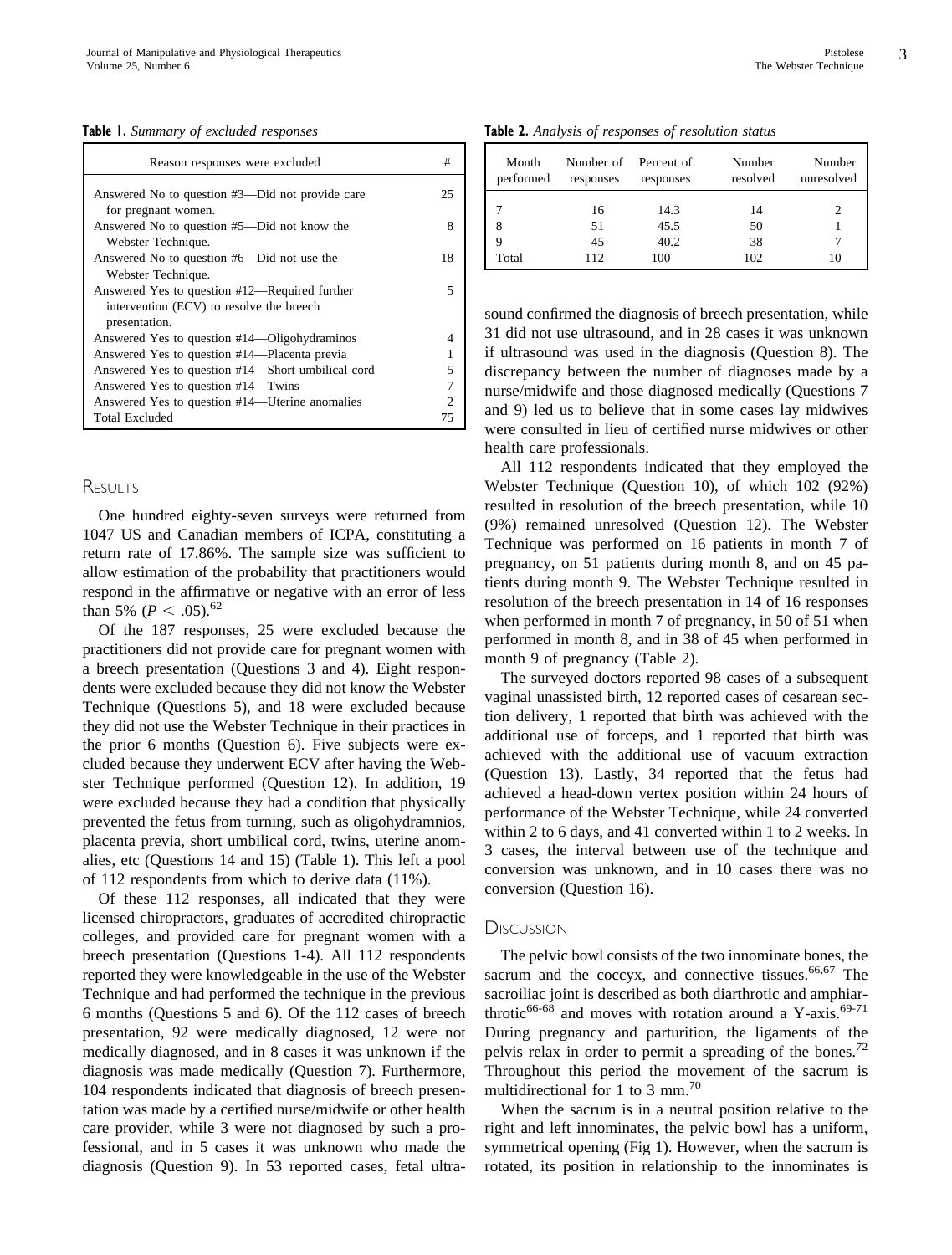

**Fig 1.** *Normal unsubluxated female pelvic bowl. (Model) S to I view. Note symmetry and relative roundness of opening. (Radiograph provided courtesy of Cherie Goble, DC.)*

altered and the normal perimetry of the pelvic bowl is distorted. Due to the unique diarthrotic and amphiarthrotic nature of the sacroiliac joint, as the sacrum rotates the adjacent ilium moves along one axis of motion either posteroinferiorly or anterosuperiorly.73-75 This movement is denoted by the change in the position of the posterosuperior iliac spine (PSIS).

In addition, the innominates can rotate around a second axis either externally or internally.74-76 Internal and external rotation of the ilia with respect to the sacrum is characterized by the changed position of the posterosuperior iliac spine either toward or away from the midline.

Figure 1 is a superior to inferior (S to I) radiographic view of a model demonstrating normal pelvic perimetry. Notice the symmetry and relative roundness of the pelvic bowl with respect to the midline. A model was used for the radiography because of the inherent risk associated with the use of radiography during pregnancy. Moreover, radiographs of nonpregnant patients were not used because it is believed that they would not exhibit the 1- to 3-mm multidirectional movement in the sacroiliac joints that occurs in pregnancy and parturition as described by Schafer.<sup>70</sup>

Figure 2 is an S to I radiographic view of a model demonstrating pelvic perimetry when the ilia have rotated posteroinferiorly and anterosuperiorly, as described above. Note the lack of symmetry and distortion of the roundness of the pelvic bowl. Observe also the differences in space from the centerline through the pubic symphysis to each lateral aspect of the pelvic bowl. Figure 3 is an S to I

radiographic view of a model demonstrating pelvic perimetry when the ilia have rotated externally and internally, as previously described. Again, notice the lack of symmetry and distortion of the roundness of the opening. Contrast the difference in space from the centerline through the pubic symphysis to the right ilium as opposed to the left ilium.

There are 3 major ligaments suspending the uterus: the uterosacral, ovarian, and round ligaments. The location of the uterus is dynamically positioned by the stretch of these ligaments.

The uterosacral ligament arises from the posterior wall of the uterus and it inserts on the anterior face of the sacrum at the S2-S3 level. It exerts tension on the cervix in dorsal direction, preventing the body of the uterus from displacing anterior and inferiorly.63 Uterosacral ligament laxity is almost always associated with uterine prolapse. When the sacrum rotates as described above, it may torque the uterus out of its proper juxtaposition via the change in tension of the uterosacral ligament, resulting in intrauterine constraint.

The low force sacral chiropractic adjustment performed in Step 1 of the Webster Technique is intended to relieve the tension exerted on the uterus due to sacral rotation. Moreover, it is intended to restore the proper perimetry and biomechanics of the pelvic bowl.

The round ligament arises from the fundus of the uterus and proceeds inferolaterally to the labia major, joining up with the inguinal ligament about halfway through its course.63 The round ligament plays a major role in uterine support as it limits posterior movement of the uterus, thus, maintaining the normal anterior uterine position.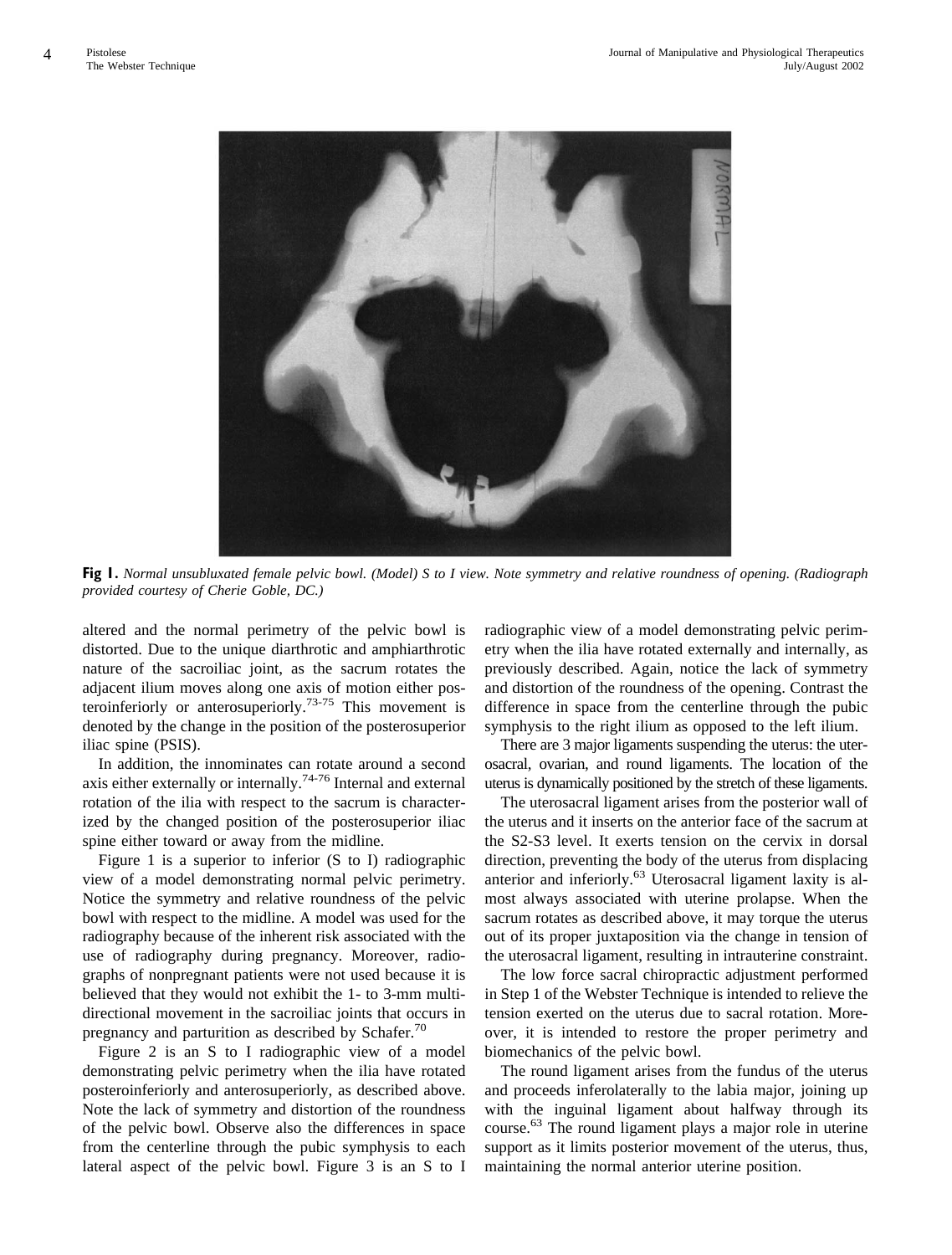

**Fig 2.** *PI/anterosuperiorly subluxated female pelvic bowl. (Model) S to I view. Note lack of symmetry and distortion of roundness of opening. Also note difference in space from centerline through pubic symphysis. (Radiograph provided courtesy of Cherie Goble, DC.)*

Myofascial trigger points are hyperirritable areas in a muscle or its fascia. The presence of trigger points (myofibrositis) indicates possible nutritional deficiencies to the area resulting from such things as postural and skeletal abnormalities, overloading, fatigue, and/or psychological stress.<sup>77</sup> Myofascial trigger points prevent the full lengthening of a muscle or other fascia and may be latent, eliciting pain only upon palpation.78 The presence of a myofascial trigger point, as evidenced by a palpable nodule in the area of the round ligament is thought to further torque the uterus out of its proper juxtaposition. This also contributes to the forces of intrauterine constraint.

In the second step of the Webster Technique, the woman's lower abdomen is palpated for nodules, taut bands, edema, adhesions, or tenderness in the area of the round ligament as it passes inferomedially of the anterosuperior iliac spine. Upon location, light effleurage trigger point therapy is performed to release latent or acutely painful muscle nodules. The efficacy of trigger point therapy is well supported by the medical literature and appears in many physical medicine and rehabilitation texts.<sup>77,79-81</sup> It should be noted that the Webster Technique does not employ the use of cryogenics, electrotherapy, ultrasound, or pharmaceuticals as the effect of these modalities on the developing fetus remains largely undetermined.

Conversely, ECV involves applying pressure to the mother's abdomen in order to turn the fetus in either a forward or a backward somersault to achieve a more vertex presentation. The goal of ECV is to increase the proportion of vertex presentation in fetuses that were formerly in breech position near term. With selective screening, ECV has been reported to be 38.4% to 65% effective.<sup>28,82-84</sup> External cephalic version before term, at less than 37 weeks, has not been shown to be effective. 83,85

The additional use of tocolytic agents during ECV improves the success rate only slightly.86-88 However, most studies involving tocolysis are not randomized trials,<sup>40</sup> and the benefits of tocolysis remain unproven.<sup>89,90</sup> Moreover, the safety of tocolytic agents remains controversial at best.<sup>91</sup>

Even with the use of tocolysis, ECV has been associated with abruptio placentae, <sup>84,92</sup> fetal bradycardia, <sup>88-93</sup> prenatal cranial hemorrhage, <sup>94</sup> umbilical cord prolapse, <sup>33,95</sup> vaginal bleeding, <sup>84</sup> and even death.<sup>96,97</sup> While the incidence of serious complication associated with ECV may be low, the potential is present. Currently, the American College of Obstetricians and Gynecologists recommends that ECV only be attempted in settings in which cesarean delivery services are readily available.<sup>90</sup>

#### **CONCLUSION**

The doctors surveyed in this study reported a high rate of success with the Webster Technique (82%). Although the sample size was small, the results suggest that it may be beneficial to perform the Webster Technique in month 8 of pregnancy, when breech presentation is unlikely to spontaneously convert to cephalic presentation<sup>31</sup> and when ECV is not effective.<sup>83,85</sup>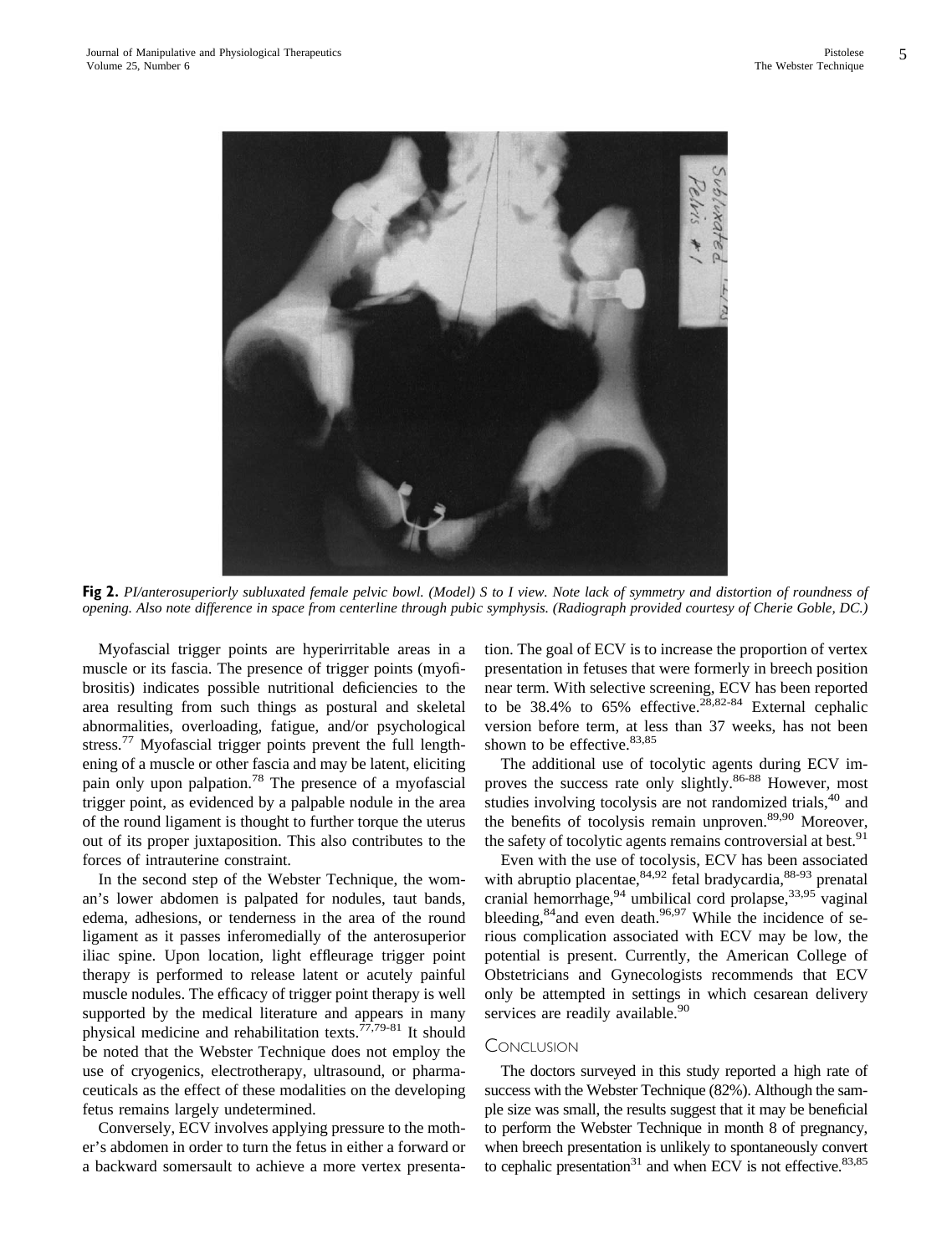

**Fig 3.** *Ex/In subluxated female pelvic bowl. (Model) S to I view. Note lack of symmetry, and distortion of roundness of the opening. Also note difference in space from centerline through pubic symphysis to right ilium. (Radiograph provided courtesy of Cherie Goble, DC.)*

This study has some limitations. The response rate of 17.86% is low, and the 11% response rate is inherently subject to bias. In 59 reported cases, the breech presentation was not confirmed with ultrasound, which introduced the potential for medical misdiagnosis. Furthermore, there was no way to objectively confirm how long after employment of the Webster Technique that the resolution of breech presentation occurred (Question 16). Because this was a retrospective trial, the results are subject to recall bias and, consequently, respondents may have reported more socially desirable results, particularly with respect to selection of cases reported. I attempted to limit self-report bias and recall bias by asking respondents to report the results of all documented cases in which the Webster Technique was used in the previous 6 months, regardless of outcome. However, because I relied on retrospective self-report data, the sample size was small, and there were potential design weaknesses, these results should be tempered with caution. Nonetheless, when successful, the Webster Technique avoids the costs and/or risks of ECV, cesarean section, or vaginal trial of breech. In view of these findings, the Webster Technique deserves serious consideration in the management of expectant mothers exhibiting adverse fetal presentation.

I am not suggesting that chiropractic care is a substitute for prudent, proper obstetric care for the expectant mother. Moreover, not all chiropractors are trained in the performance of the Webster Technique. Currently, the ICPA maintains a database of chiropractors certified in the proper performance of the technique.

The results of this study warrant a larger, more extensive observational study on this promising noninvasive technique. Furthermore, it is suggested that the Webster Technique be further investigated regarding its role in the overall health care of pregnant patients.

## **ACKNOWLEDGMENTS**

The ICPA and Richard A. Pistolese would like to thank Larry Webster, DC, for his love, guidance, and inspiration; Claudia Anrig, DC, Judy A. Forrester, DC, Cherie Goble, DC, Charles A. Lantz, DC, PhD, Jeanne Ohm, DC, Gregory Plaugher, DC, and the staff of the Life University Resource Center for their kind assistance.

#### **REFERENCES**

- 1. Higginbottom MC, Jones KL, James HE. Intrauterine constraint and craniosynostosis. Neurosurgery 1980;6:39-44.
- 2. Graham JM Jr, Badura RJ, Smith DW. Coronal craniostenosis: fetal head constraint as one possible cause. Pediatrics 1980; 65:995-9.
- 3. Clarren SK, Hall JG. Neuropathologic findings in the spinal cords of 10 infants with arthrogryposis. J Neurol Sci 1983;58: 89-102.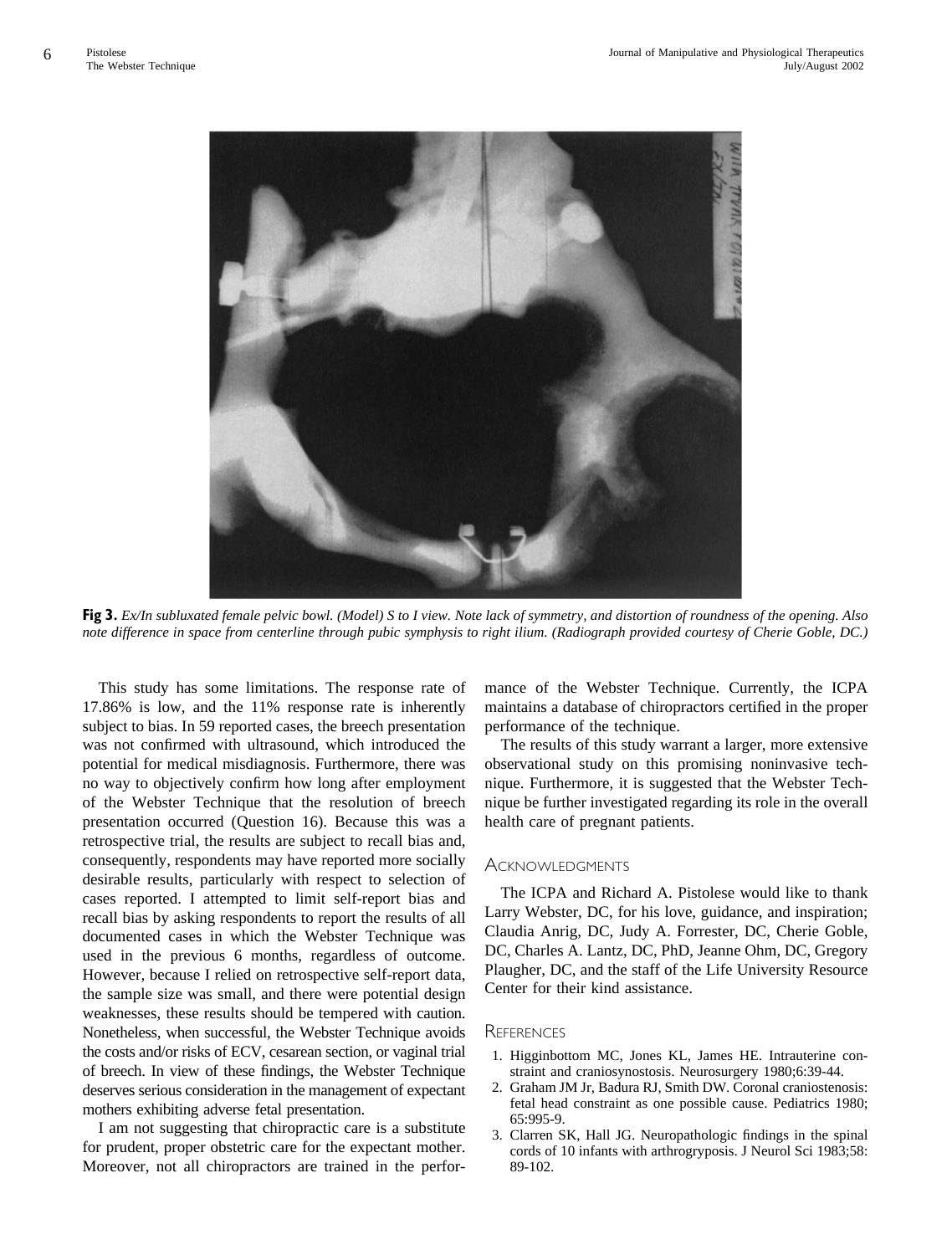- 4. Miller ME. Structural defects as a consequence of early intrauterine constraint: limb deficiency, polydactyly, and body wall defects. Semin Perinatol 1983;7:274-7.
- 5. Aase JM. Structural defects as consequence of late intrauterine constraint: craniotabes, loose skin, and asymmetric ear size. Semin Perinatol 1983;7:270-3.
- 6. Dunn DW, Engle WA. Brachial plexus palsy: intrauterine onset. Pediatr Neurol 1985;1:367-9.
- 7. Dunne KB, Clarren SK. The origin of prenatal and postnatal deformities. Pediatr Clin North Am 1986;33:1277-97.
- 8. Heinrich UE. Intrauterine growth retardation and familial short stature. Baillieres Clin Endocrinol Metab 1992;6:589-601.
- 9. Hammond E, Donnenfeld AE. Fetal akinesia. Obstet Gynecol Surv 1995;50:240-9.
- 10. Johnson D, Wall SA, Mann S, Wilkie AO. A novel mutation, Ala315Ser, in FGFR2: a gene-environment interaction leading to craniosynostosis? Eur J Hum Genet 2000;8:571-7.
- 11. Taylor HC. Breech Presentation with hyperextension of the neck and intrauterine dislocation of cervical vertebrae. Am J Obstet Gynecol 1948;56:38.
- 12. Hellstrom B, Sallmander U. Prevention of spinal cord injury in hyperextension of the fetal head. JAMA 1968;204:1041-4.
- 13. McMullen M. Physical stresses of childhood that could lead to need for chiropractic care. ICA Review 1995 Jan/Feb:24-8.
- 14. Gregory KD, Curtin SC, Taffel SM, Notzon FC. Changes in indications for cesarean delivery: United States, 1985 and 1994. Am J Public Health 1998;88:1384-7.
- 15. Lee KS, Khoshnood B, Sriram S, Hsieh HL, Singh J, Mittendorf R. Relationship of cesarean delivery to lower birth weight-specific neonatal mortality in singleton breech infants in the United States. Obstet Gynecol 1998;92:769-74.
- 16. Diro M, Puangsricharern A, Royer L, O'Sullivan MJ, Burkett G. Singleton term breech deliveries in nulliparous and multiparous women: a 5-year experience at the University of Miami/Jackson Memorial Hospital. Am J Obstet Gynecol 1999;181:247-52.
- 17. Schiff E, Friedman SA, Mashiach S, Hart O, Barkai G, Sibai BM. Maternal and neonatal outcome of 846 term singleton breech deliveries: seven-year experience at a single center. Am J Obstet Gynecol 1996;175:18-23.
- 18. Hacker NF, Moore JG. Essentials of Obstetrics and Gynecology, 2nd ed. Philadelphia: WB Saunders; 1992.
- 19. Millar WJ, Nair C, Wadhera S. Health Statistics Division at Statistics Canada. Declining cesarean section rates: a continuing trend? Health Rep 1996;8:17-24.
- 20. Curtin SC, Martin JA. Births: Preliminary data for 1999. Natl Vital Stat Rep 2000;48:1-20.
- 21. Wagner M. Midwife-managed care. Lancet 1996;348:208.
- 22. Sachs BP, Kobelin C, Castro MA, Frigoletto F. The risks of lowering the cesarean delivery rate. N Engl J Med 1999;340: 54-7.
- 23. Curtin SC, Kozak LJ. Decline in US Cesarean delivery rate appears to stall. Birth 1998;25:259-62.
- 24. Curtin SC, Kozak LJ, Gregory KD. US cesarean and VBAC rates stalled in the mid-1990s. Birth 2000;27:54-7.
- 25. World Health Organization. Appropriate technology for birth. Lancet 1985;2:436-7.
- 26. Cesarean childbirth: report of a consensus development conference. 1981. National Institute of Health. Bethesda.
- 27. Healthy People 2000: national health promotion and disease prevention objectives DHHS publication 91-50212. 1991. United States Department of Health and Human Services, Public Health Service. Washington, DC.
- 28. Zhang J, Bowes WA Jr, Fortney JA. Efficacy of external cephalic version: a review. Obstet Gynecol 1993;82:306-12.
- 29. Gimovsky ML, Wallace RL, Schifrin BS, Paul RH. Randomized management of the nonfrank breech presentation at term: a preliminary report. Am J Obstet Gynecol 1983;146:34-40.
- 30. Maternal, infant, and child health, Healthy People 2010 objectives, Obstetrical Care, Reduce cesarean births among lowrisk (full term, singleton, vertex presentation) women. In: US Department of Health and Human Services. Healthy People 2010. 2nd ed. With Understanding and Improving Health and Objectives for Improving Health. 2 vols. Washington, DC: US Government Printing Office; November 2000.
- 31. Ylikorkala O, Hartikainen-Sorri AL. Value of external version in fetal malpresentation in combination with use of ultrasound. Acta Obstet Gynecol Scand 1977;56:63-7.
- 32. Van Dorsten JP, Schifrin BS, Wallace RL. Randomized control trial of external cephalic version with tocolysis in late pregnancy. Am J Obstet Gynaecol 1981;141:417-24.
- 33. Hofmeyr GJ. Effect of external cephalic version in late pregnancy on breech presentation and caesarean section rate: a controlled trial. Br J Obstet Gynaecol 1983;90:392-9.
- 34. Brocks V, Philipsen T, Secher NJ. A randomized trial of external cephalic version with tocolysis in late pregnancy. Br J Obstet Gynaecol 1984;91:653-6.
- 35. Stine LE, Phelan JP, Wallace R, Eglinton GS, van Dorsten JP, Schifrin BS. Update on external cephalic version performed at term. Obstet Gynecol 1985;65:642-6.
- 36. Rabinovici J, Barkai G, Shalev J, Serr DM, Mashiach S. Impact of a protocol for external cephalic version under tocolysis at term. Isr J Med Sci 1986;22:34-40.
- 37. Dyson DC, Ferguson JE, Hensleigh P. Antepartum external cephalic version under tocolysis. Obstet Gynecol 1986;67: 63-8.
- 38. O'Grady JP, Veille JC, Holland RL, Burry KA. External cephalic version: a clinical experience. J Perinat Med 1986; 14:189-96.
- 39. Morrison JC, Myatt RE, Martin JN Jr, Meeks GR, Martin RW, Bucovaz ET, Wiser WL. External cephalic version of the breech presentation under tocolysis. Am J Obstet Gynecol 1986;154:900-3.
- 40. Marchick R. Antepartum external cephalic version with tocolysis: A study of term singleton breech presentations. Am J Obstet Gynecol 1988;158(6 Pt 1):1339-46.
- 41. Van Veelen AJ, Van Cappellen AW, Flu PK, Straub MJ, Wallenburg HC. Effect of external cephalic version in late pregnancy on presentation at delivery: a randomized controlled trial. Br J Obstet Gynaecol 1989;96:916-21.
- 42. Hanss JW Jr. The efficacy of external cephalic version and its impact on the breech experience. Am J Obstet Gynecol 1990; 162:1459-64.
- 43. Mahomed K, Seeras R, Coulson R. External cephalic version at term. A randomized controlled trial using tocolysis. Br J Obstet Gynaecol 1991;98:8-13.
- 44. Cook HA. Experience with external cephalic version and selective vaginal breech delivery in private practice. Am J Obstet Gynecol 1993;168(6 Pt 1):1886-90.
- 45. Webster LL. Chiropractic care during pregnancy. Today's Chiro 1982:20-2.
- 46. Anrig-Howe C. Scientific ramifications for providing prenatal and neonate chiropractic care. Am Chiro 1993:20-3.
- 47. Forrester J. Chiropractic management of third trimester inutero constraint. Can Chiro 1997;2:8-13.
- 48. Kunau PL. Application of the Webster in-utero constraint technique: a case series. J Clin Chiro Ped 1998;3:211-6.
- 49. Bagnell LC, Gardner-Bagnell K. Analysis and adjustment for breech presentations. Today's Chiropractic 1999:54-7.
- 50. Peet JB. Prenatal adjusting technique. In: Peet JB, editor.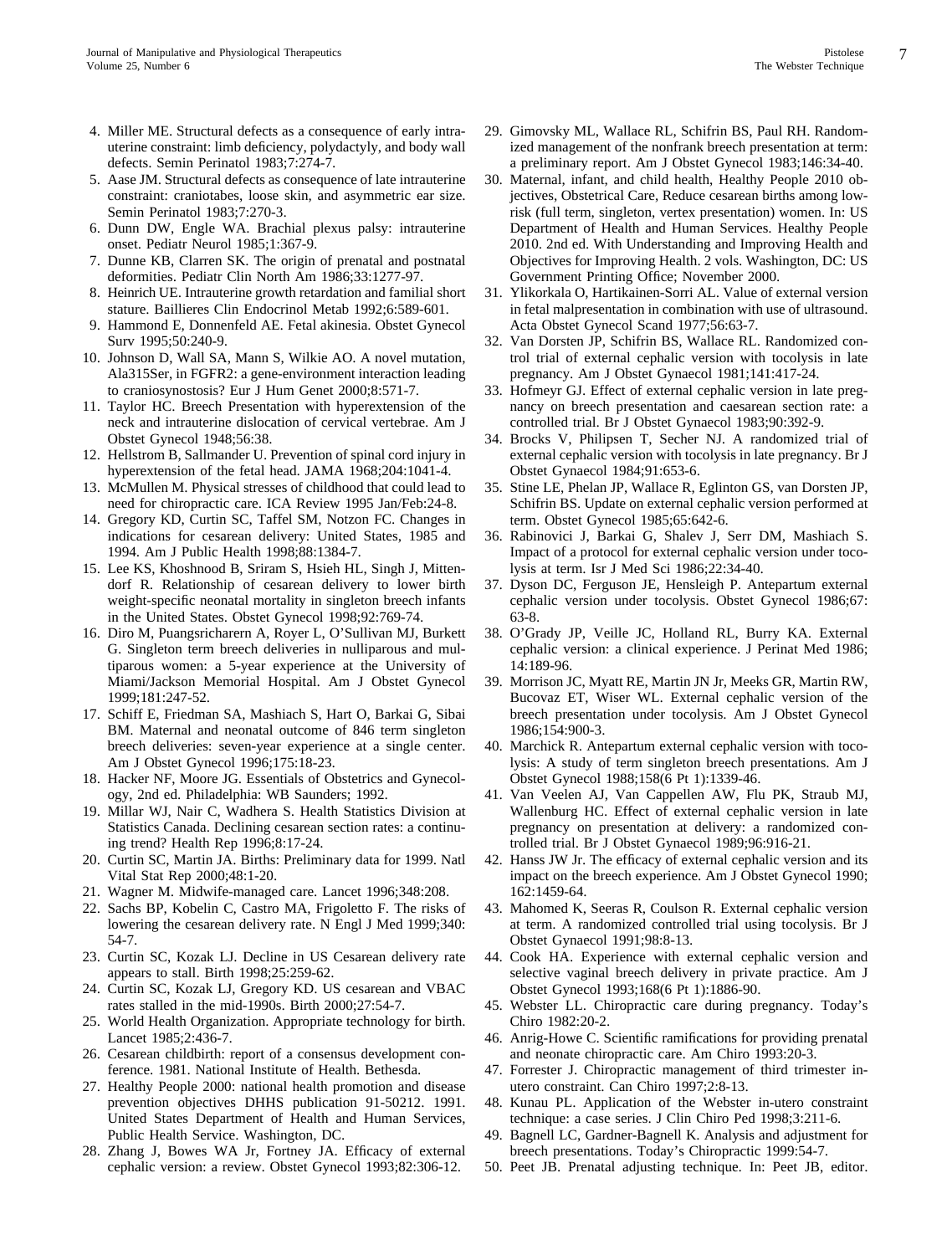Chiropractic pediatric and prenatal reference manual, 2nd ed. South Burlington: Baby Adjusters, Inc; 1992. p. 205-10.

- 51. Fallon J. Textbook on chiropractic and pregnancy. Arlington: International Chiropractors Association; 1994.
- 52. Frye A. Holistic midwifery: A comprehensive textbook for midwives in homebirth practice. Care during pregnancy, Vol. I. Portland (OR): Labrys Press; 1995.
- 53. Forrester J, Anrig C. The prenatal and perinatal period. In: Anrig C, Plaugher G, editors. Pediatric Chiropractic. Baltimore: Williams and Wilkins; 1998. p. 75-161.
- 54. Kunau PL. Chiropractic prenatal care: a case series illustrating the need for special equipment, examination procedures, techniques, and supportive therapies for the pregnancy patient. J Clin Chiro Ped 1999;4(1):264-82.
- 55. The Association of Chiropractic Colleges. Issues in chiropractic, position paper #1. July 1996. Available at: http://www. chirocolleges.org/paradimt.html. 2000. Accessed April 26.
- 56. The Association of Chiropractic Colleges. Issues in chiropractic, position paper #2. ACC Chiropractic scope and practice. July 1996. Available at: http://www.chirocolleges.org/scopet. html. 2000. Accessed April 26.
- 57. Recommended clinical protocols and guidelines for the practice of chiropractic. Arlington: The International Chiropractors Association; 2000.
- 58. Haldeman S, Chapman-Smith D, Petersen D. Guidelines for chiropractic quality assurance and practice parameters. Gaithersburg (MD): Aspen Publishers; 1993.
- 59. Henderson D, Chapman-Smith D, Mior S, Vernon H. Clinical guidelines for chiropractic practice in Canada. J Can Chiropr Assoc, 1994.
- 60. The Council on Chiropractic Practice. Guideline Number 1: vertebral subluxation in chiropractic practice. Chandler: Council on Chiropractic Practice; 1998.
- 61. McDowell I, Newell C. Measuring health: A guide to rating scales and questionnaires. Oxford Univ Press; 1987.
- 62. Mendenhall W. Introduction to probability and statistics, 5th ed. Mass: Duxberry Press; 1979. p. 246.
- 63. Williams PL, Warwick R, Dyson M, Bannister LH, editors. Gray's Anatomy, 37th ed. London: Churchill Livingstone; 1989.
- 64. Netter FH. Atlas of Human Anatomy; Seventh Printing. Summit: Ciba-Giegy Corporation; 1994.
- 65. Anatomy of the pelvis. In: Gabbe SG, Niebyl JR, Simpson JL, editors. Obstetrics. Normal and problem pregnancies, 3rd ed. Philadelphia: Churchill Livingstone; 1996.
- 66. Stendler A. Kinesiology of the human body under normal and pathological conditions, 5th ed. Springfield: Charles C. Thomas; 1977.
- 67. Helfet AJ, Gruebel L. Disorders of the lumbar spine. Philadelphia: JB Lippencott; 1978. p. 219.
- 68. Gehweiler JA Jr, Osborne RL Jr, Becker RF. The radiology of vertebral trauma. Philadelphia: WB Saunders; 1980. p. 85.
- 69. Schafer RC, Faye LJ. Motion palpation and chiropractic technique: principles of dynamic chiropractic. Huntington Beach, (CA): Motion Palpation Institute; 1989.
- 70. Schafer RC. Clinical biomechanics: Musculoskeletal actions and reactions, 2nd ed. Baltimore: Williams and Wilkins; 1987.
- 71. Grice A. Mechanics of walking, development and clinical significance. J Can Chiro Assoc 1972;16:15-23.
- 72. Clayson SJ, Newman IM, Debevec D. Evaluation of mobility of hip and lumbar vertebrae of normal young women. Arch Phys Med Rehabil 1962;43:1-8.
- 73. Greenman PE. Innominate shear dysfunction in the sacroiliac syndrome. Man Med 1986;2:114-21.
- 74. Mitchell FL, Moran PS, Pruzzo NA. An evaluation and treat-

ment manual of osteopathic muscle energy procedures, 1st ed. Valley Park (MO): Mitchell, Moran, and Pruzzo; 1979.

- 75. Walters PJ. Pelvis. In:Plaugher G, editor. Textbook of clinical chiropractic. A specific biomechanical approach. Baltimore: Williams and Wilkins; 1993.
- 76. Greenman PE. Clinical aspects of sacroiliac function in walking. Man Med 1990;5:125-30.
- 77. Blaser HW. Massage: Current application. In: Peat M, editor. Current physical therapy. Philadelphia: BC Decker; 1988.
- 78. Travell JG, Simons DG. Baltimore: Williams and Wilkins; 1983.
- 79. Kottke FJ, Lehmann JF. Krusen's handbook of physical medicine and rehabilitation, 4th ed. Philadelphia: WB Saunders; 1990.
- 80. Braddom RL. Physical medicine and rehabilitation, 2nd ed. Philadelphia: WB Saunders; 2000.
- 81. Peat M. Current physical therapy. Philadelphia: BC Decker; 1988.
- 82. Flock F, Stoz F, Paulus W, Scheurle B, Kreienberg R. External fetal version from breech presentation to cephalic presentation: modifying factors, reliability, and risks. Zentralbl Gynakol 1998;120:60-5.
- 83. Healey M, Porter R, Galimberti A. Introducing external cephalic version at 36 weeks or more in a district general hospital: a review and an audit. Br J Obstet Gynaecol 1997; 104:1073-9.
- 84. Regalia AL, Curiel P, Natale N, Galluzzi A, Spinelli G, Ghezzi GV, et al. Routine use of external cephalic version in three hospitals. Birth 2000;27:19-24.
- 85. Green PM, Alfirevic Z. External cephalic version. Hosp Med 1999;60:860-2.
- 86. Tan GW, Jen SW, Tan SL, Salmon YM. A prospective randomised controlled trial of external cephalic version comparing two methods of uterine tocolysis with a non-tocolysis group. Singapore Med J 1989;30:155-8.
- 87. Nohe G, Hartmann W, Klapproth CE. Fetal version as ambulatory intervention. Geburtshilfe Frauenheilkd 1996;56:328-30.
- 88. Robertson AW, Kopelman JN, Read JA, Duff P, Magelssen DJ, Dashow EE. External cephalic version at term: is a tocolytic necessary? Obstet Gynecol 1987;70:896-9.
- 89. Seeds JW, Walsh M. Malpresentations. In: Gabbe SG, Niebyl JR, Simpson JL, editors. Obstetrics. Normal and problem pregnancies, 3rd ed. Philadelphia: Churchill Livingstone; 1996.
- 90. American College of Obstetricians and Gynecologists. ACOG practice patterns External cephalic version. July 1997. Int J Gynaecol Obstet 1997;59(Number 4):73-80.
- 91. Rosen LJ, Zucker D, Oppenheimer-Gazit V, Yagel S. The great tocolytic debate: some pitfalls in the study of safety. Am J Obstet Gynecol 2001;184:1-7.
- 92. Calhoun BC, Edgeworth D, Brehm W. External cephalic version at a military teaching hospital: predictors of success. Aust N Z J Obstet Gynaecol 1995;35:277-9.
- 93. Brocks V, Philipsen T, Secher NJ. A randomized trial of external cephalic version with tocolysis in late pregnancy. Br J Obstet Gynaecol 1984;91:653-6.
- 94. Becroft DM, Gunn TR. Prenatal cranial haemorrhages in 47 Pacific Islander infants: is traditional massage the cause? N Z Med J 1989;102:207-10.
- 95. Usta IM, Mercer BM, Sibai BM. Current obstetrical practice and umbilical cord prolapse. Am J Perinatol 1999;16:479-84.
- 96. Thunedborg P, Fischer-Rasmussen W, Tollund L. The benefit of external cephalic version with tocolysis as a routine procedure in late pregnancy. Eur J Obstet Gynecol Reprod Biol 1991;42:23-7.